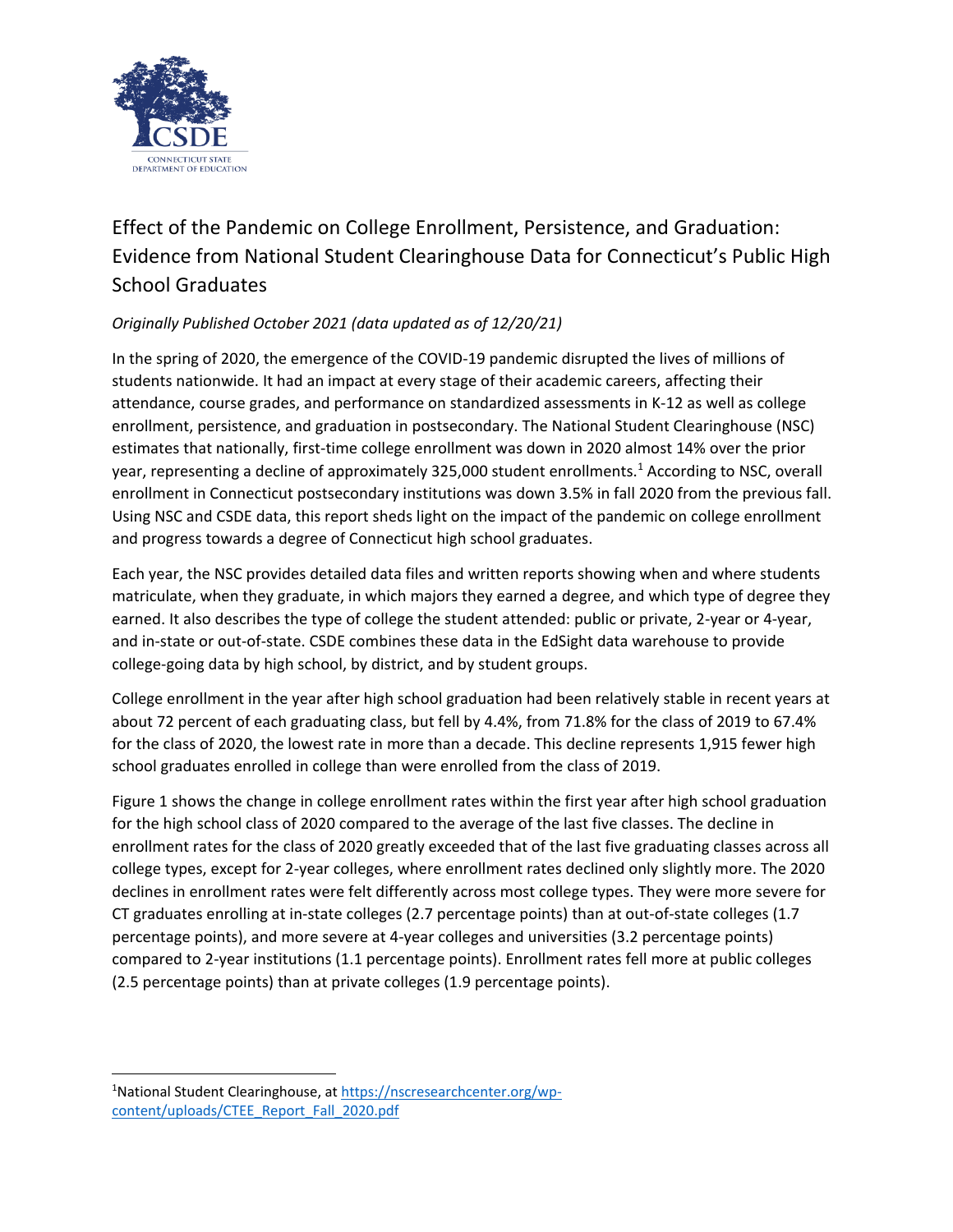



## **Figure 1. College Enrollment Rates: Growth by College Type**

Previous 5 Classes Avg Class of 2020

Unlike in prior years, during the pandemic, freshmen did not return for their sophomore year at similar rates. Persistence rates, stable for years at 88% dipped to 84.9%, and dropped most significantly for 2 year college enrollees. Specifically, the sophomore persistence rate at 2-year colleges dropped from 70.3% for the class of 2018 to 63.0% for 2019 high school graduates.

It is also likely that the pandemic slowed credit attainment at various points in students' college careers, and delayed graduation. Four-year college graduation rates dipped for the first time in several years, declining from 37.9% for the class of 2016 to 35.1% for the class of 2017.

COVID's disruption of college enrollment and persistence affected some student groups more than others. Students of color, students with disabilities, English learners, and students from low-income families all suffered more significant setbacks compared to their peers (see Figure 2). Notably, college enrollment rates among students with disabilities fell by 6.8 percentage points, the largest decline among all student groups. Enrollment rates among their non-disabled peers fell by 4.4 percentage points. Black and Hispanic students' enrollment rates declined significantly, while enrollment rates of Asian students inched up slightly. English learner enrollment rates declined 6.4 percentage points compared to 4.2 points for non-English Learners. As the pandemic added to the income insecurity of many households nationwide, the impact on college enrollment was significant, the rate declining 5.2 percentage points for students from low-income families as compared to 3.2 points for non-